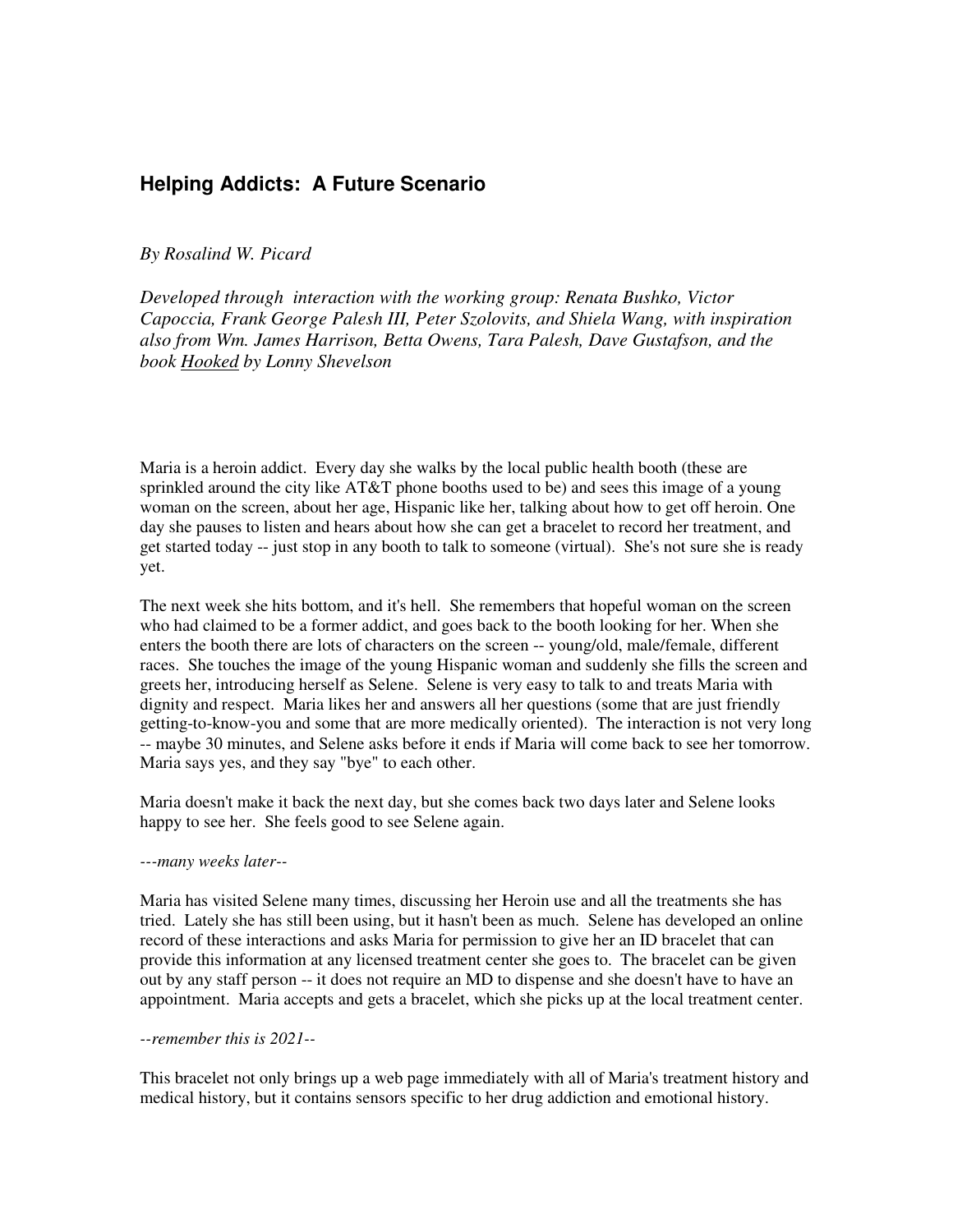These sensors watch for patterns between her behaviors, stress, strong feelings, and drug use. The bracelet wirelessly transmits the sensor information to an Internet based system that uses sophisticated pattern analysis tools to detect patterns and suggest interventions. The suggested interventions are sent to a team of experts who focus on science-based analyses of patterns of activity, emotion, behavior, drug use, and treatments that have been shown to be most effective. Maria's data will now add to this growing collection of data, allowing what works for her to contribute to increasing knowledge of effective methods.

This team of experts culls the computer's suggestions, combines it with their theories and experiences, as well as with the computer's latest data about locally available resources, to make suggestions for appropriate interventions. These experts make the decisions about how to begin Maria's treatment. Then they feed the computer their plan, specifying parameters over which the computer has some freedom, and other parameters that would trigger calls to human experts.

Meanwhile, Maria visits Selene quasi regularly, really whenever she wants. She likes that she doesn't have to make an appointment, but can stop in whenever she feels she needs to talk, night or day. Selene is sometimes kind of dumb – sometimes, Selene jokes about how she is more machine than human, and that she doesn't understand everything Maria says. Maria knows Selene is a software agent, and she knows sometimes there is a person behind Selene, but she still likes her, and finds some of her quirks endearing.

One day, after Selene has detected signs of trust from Maria's answers, she asks whether Maria has a mobile phone -- she does and because she feels Selene cares about her and can be trusted, she shares her number with Selene. Selene asks how Maria would feel if she were to call her sometimes when she is using Heroin. Maria says that would be great. She is still trying unsuccessfully to quit, even though her use has gone down a lot since meeting Selene.

The next day Maria's boyfriend dumps her. She is so stressed she heads immediately for something to kill the pain. Just across the street from her dealer, her phone rings. It is Selene. Selene asks Maria if she's ok. Maria breaks down crying. Selene says some comforting words to try to help Maria regulate her feelings, but Maria is still out of control. She respectfully asks Maria if she would be willing to talk to one of the women behind Selene. Maria says yes, and a new voice appears (a hotline worker). This woman introduces herself as a "part of Selene," who knows Maria through Selene. She listens to what just happened to Maria and is very empathetic. She learns Maria is just about to buy drugs and gets her to promise to head in the other direction, encouraging her and telling her now is the hardest time and she can now test some of the things she has learned through her conversations with Selene.

She encourages Maria to go talk to her sister, whom Maria has told Selene about in the past. Maria agrees. Selene speaks too, and asks Maria to promise her to call her if she can't locate her sister right away.

Maria's sister also knows Selene. Selene has been sharing information that Maria said would be ok to share with her. Maria's sister also finds Selene supportive, but really prefers to talk with a woman Selene introduced her to, who has a sister who is a former Heroin addict. This woman lives in another city but gives her regular support, sharing stories of encouragement and new ideas for ways to support her sister. Some of their conversations are online, where they have given permission to share them with others who might be helped by them.

Eventually, Selene tells Maria about a program that will take Maria in and help her completely get off Heroin. Maria goes into the program and does great. She doesn't talk to Selene much